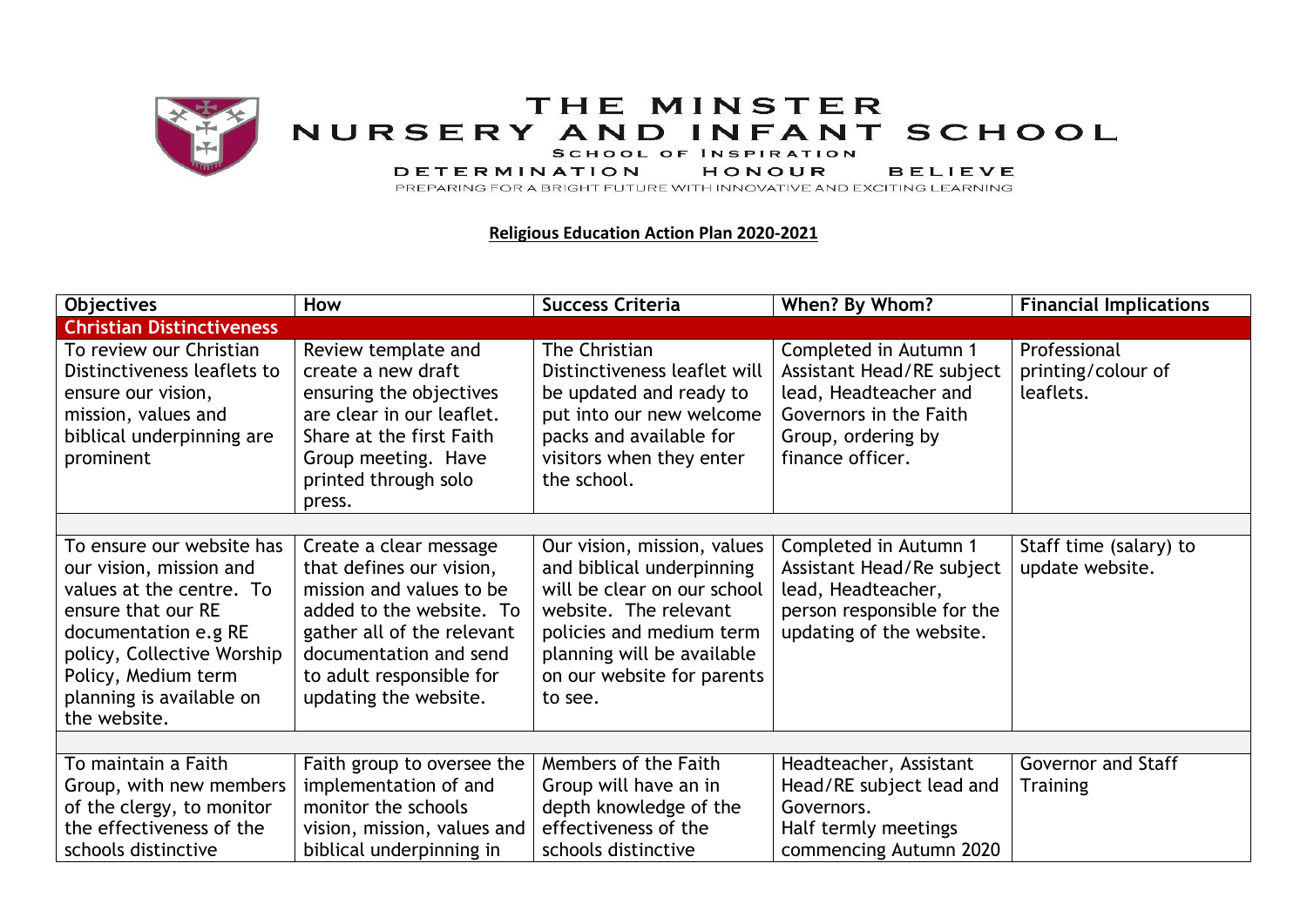| <b>Christian Character and</b><br>Religious Education (RE)<br>Provision.                                             | its distinctive Christian<br><b>Character and RE</b><br>Provision.<br>Meetings to take place<br>each half term.                                                                                                  | <b>Christian Character and</b><br><b>Religious Education</b><br>provision, resulting in<br>opportunities to evaluate<br>and challenge.<br>Members of the Faith<br>Group are aware of<br>progress against identifies |                                                                                                                              |                                                                                |
|----------------------------------------------------------------------------------------------------------------------|------------------------------------------------------------------------------------------------------------------------------------------------------------------------------------------------------------------|---------------------------------------------------------------------------------------------------------------------------------------------------------------------------------------------------------------------|------------------------------------------------------------------------------------------------------------------------------|--------------------------------------------------------------------------------|
|                                                                                                                      |                                                                                                                                                                                                                  | priorities and<br>developments still<br>needed.                                                                                                                                                                     |                                                                                                                              |                                                                                |
|                                                                                                                      |                                                                                                                                                                                                                  |                                                                                                                                                                                                                     |                                                                                                                              |                                                                                |
| To raise the visibility of<br>our biblical underpinning<br>and Christian<br>Distinctiveness throughout<br>the school | Develop interactive<br>prayer and reflective<br>focal points on our core<br>values/biblical<br>underpinning where<br>children will be<br>encouraged to write or<br>draw in response to the<br>displays.          | Evidence of use in form of<br>photographs and display<br>work.<br>Evaluate through the use<br>of interactive activity.                                                                                              | Headteacher, Assistant<br>Head/RE subject leader,<br>all staff and the faith<br>groups.                                      | Prayer and reflective<br>space resources.                                      |
|                                                                                                                      |                                                                                                                                                                                                                  |                                                                                                                                                                                                                     |                                                                                                                              |                                                                                |
| To develop an area for<br>reflection and prayer<br>outside.                                                          | Use pupil voice collected<br>in 2019 to begin<br>developing an area that<br>children can access<br>outside. Use the Minster<br>Lights (Children's faith<br>Group) to set up an area<br>incorporating their ideas | There will be an<br>established outside area<br>of reflection for children<br>to use throughout their<br>free time. Evidence of use<br>in form of photographs<br>and display work                                   | Developed throughout the<br>academic year 2020/21<br>with Assistant Head/RE<br>subject lead and The<br><b>Minster Lights</b> | Funding from the greener<br>city award<br>Additional funding for<br>resources. |
| <b>Collective Worship</b>                                                                                            |                                                                                                                                                                                                                  |                                                                                                                                                                                                                     |                                                                                                                              |                                                                                |
| To embed the core                                                                                                    | Ensure that our collective                                                                                                                                                                                       | Our Collective Worship                                                                                                                                                                                              | Headteacher, Assistant                                                                                                       | Worship resources                                                              |
| themes from The                                                                                                      | worship themes follow the                                                                                                                                                                                        | timetable will follow the                                                                                                                                                                                           | Head/RE subject lead,                                                                                                        | <b>Understanding Christianity</b>                                              |
| <b>Understanding Christianity</b><br>Project within our                                                              | following core concepts in<br>the Understanding                                                                                                                                                                  | order of these core<br>concepts. Children will                                                                                                                                                                      | Faith Group Governors,                                                                                                       | resources                                                                      |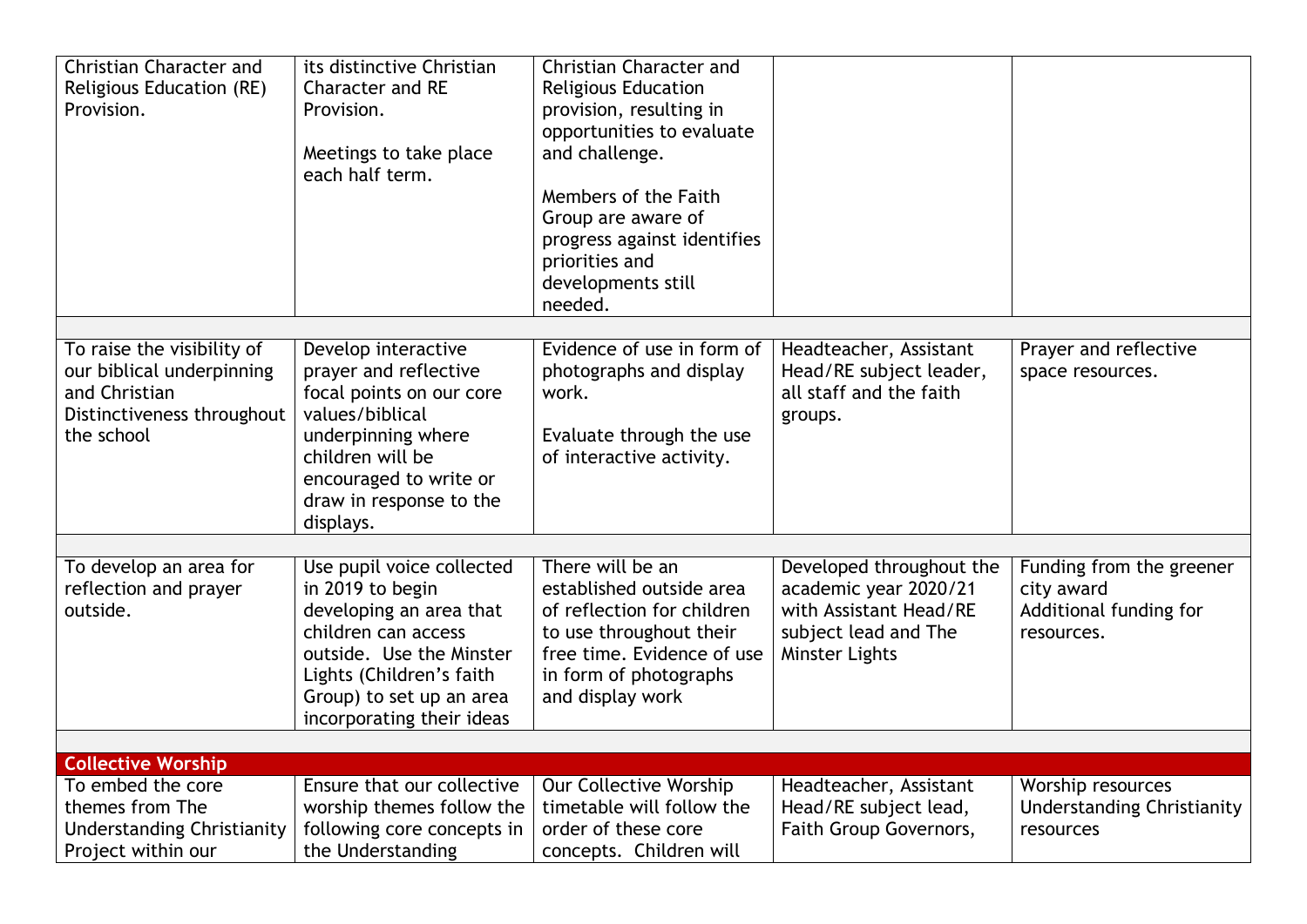| <b>Collective Worship</b><br>Themes.                                                         | Christianity approach, as<br>part of the 'big story' of<br>salvation, as understood<br>within Christianity: God,<br>Creation, Fall, People of<br>God, Incarnation, Gospel,<br>Salvation and Kingdom of<br>God. Use the<br><b>Understanding Christianity</b><br>Resources as appropriate. | be clear of these core<br>concepts and how this<br>creates the 'big story' of<br>Salvation.          | members of the clergy<br>leading collective worship                                  |                                                                        |
|----------------------------------------------------------------------------------------------|------------------------------------------------------------------------------------------------------------------------------------------------------------------------------------------------------------------------------------------------------------------------------------------|------------------------------------------------------------------------------------------------------|--------------------------------------------------------------------------------------|------------------------------------------------------------------------|
| To maintain the recording<br>pupil voice within<br>collective worship to                     | <b>Pupil Voice Collective</b><br>worship book to be<br>completed by all staff on                                                                                                                                                                                                         | Clear progression of<br>children's understanding<br>will be available for all to                     | All staff- All children                                                              | Pupil voice notebook                                                   |
| capture the development<br>of children's<br>understanding                                    | rotation.                                                                                                                                                                                                                                                                                | see. Pupil dialogue will<br>continue in class and<br>pupils' ideas referred to.                      |                                                                                      |                                                                        |
|                                                                                              |                                                                                                                                                                                                                                                                                          |                                                                                                      |                                                                                      |                                                                        |
| <b>EYFS collective worships</b><br>enhanced through visits<br>from members of the<br>clergy  | <b>EYFS Collective worship</b><br>timetable to incorporate<br>half termly visits from<br>members of the clergy.<br>Assistant Head/RE subject<br>lead to lead a weekly<br>Collective Worship.                                                                                             | Members of the clergy will<br>focus on the themes of<br>God, Creation,<br>Incarnation and Salvation. | Assistant Head/RE subject<br>lead, members of the<br>clergy and governors.           | N/A                                                                    |
|                                                                                              |                                                                                                                                                                                                                                                                                          |                                                                                                      |                                                                                      |                                                                        |
| To involve pupils and staff<br>in the monitoring and<br>evaluation of Collective<br>Worship. | Evaluations of collective<br>worship take place by<br>pupils, staff, The Faith<br>Group and visiting adults.                                                                                                                                                                             | Monitoring and evaluation<br>of collective worship will<br>be systematic.                            | Headteacher, Assistant<br>Head/RE subject lead, all<br>teachers and Faith<br>Groups. | Minster Lights (Children's<br>Faith Group)<br><b>Worship Resources</b> |
|                                                                                              | Minster Lights (Children's<br>Faith Group) to work in<br>partnership with subject<br>leader and class teachers<br>to complete a collective<br>worship survey and report                                                                                                                  | Pupil views are acted on<br>and inform future<br>planning.                                           |                                                                                      |                                                                        |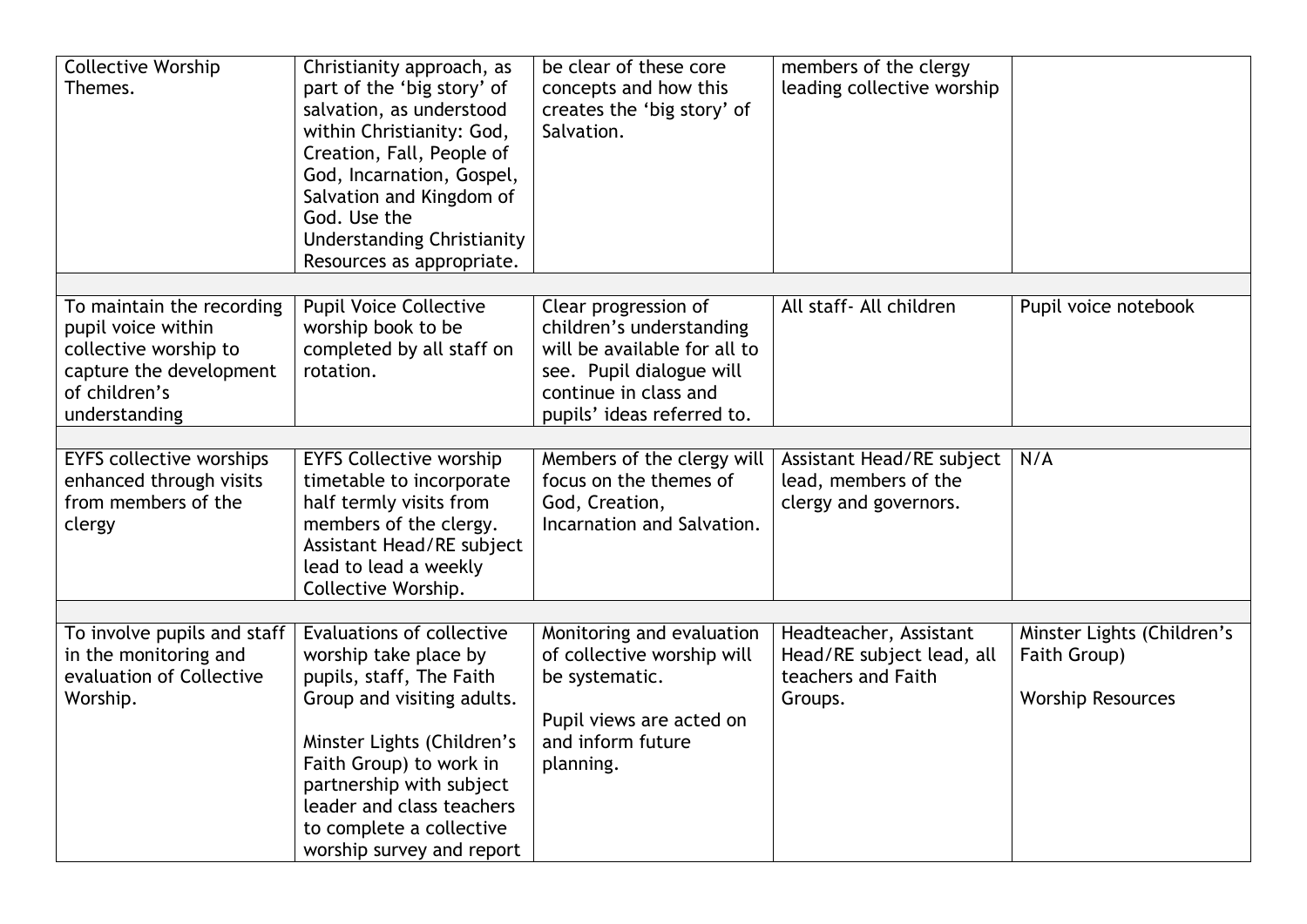|                                                                                                                                                                                                | their findings to The Faith                                                                                                                                                                                                                                                                                                                                                                                                                                              |                                                                                                                                                                                                                                                                                      |                                                                                              |                                                                  |  |  |
|------------------------------------------------------------------------------------------------------------------------------------------------------------------------------------------------|--------------------------------------------------------------------------------------------------------------------------------------------------------------------------------------------------------------------------------------------------------------------------------------------------------------------------------------------------------------------------------------------------------------------------------------------------------------------------|--------------------------------------------------------------------------------------------------------------------------------------------------------------------------------------------------------------------------------------------------------------------------------------|----------------------------------------------------------------------------------------------|------------------------------------------------------------------|--|--|
|                                                                                                                                                                                                | Group.                                                                                                                                                                                                                                                                                                                                                                                                                                                                   |                                                                                                                                                                                                                                                                                      |                                                                                              |                                                                  |  |  |
|                                                                                                                                                                                                |                                                                                                                                                                                                                                                                                                                                                                                                                                                                          |                                                                                                                                                                                                                                                                                      |                                                                                              |                                                                  |  |  |
| <b>Religious Education</b>                                                                                                                                                                     |                                                                                                                                                                                                                                                                                                                                                                                                                                                                          |                                                                                                                                                                                                                                                                                      |                                                                                              |                                                                  |  |  |
| To ensure that all pupils<br>receive quality first<br>teaching that is pitched<br>accurately to their<br>learning needs providing<br>appropriate challenge to<br>allow progress to be<br>made. | Training of new<br>staff/support staff/<br>refreshing of new ideas<br>through support:<br>observation of good and<br>outstanding practice,<br>paired teaching, peer<br>mentoring and buddy<br>coaching<br>Observations and<br>monitoring cycle<br>Marking used effectively<br>to provide appropriate<br>feedback to extend<br>learning<br>Book monitoring to<br>consider children in<br>detail, taking into<br>consideration prior<br>attainment, pitch and<br>progress. | 100% of teaching and<br>support for pupils is good<br>or better resulting in<br>increased pupil progress,<br>achievement and<br>maintained high profile of<br>RE.<br>PPG achieve as well as<br>their peers.<br>Pupils are receiving good<br>quality feedback to<br>support learning. | All teachers, Year Group<br><b>Leaders and Senior</b><br>Leadership Team                     | School involvement and<br>staff training.<br><b>RE Resources</b> |  |  |
|                                                                                                                                                                                                |                                                                                                                                                                                                                                                                                                                                                                                                                                                                          |                                                                                                                                                                                                                                                                                      |                                                                                              |                                                                  |  |  |
| To improve consistency in<br>assessment through<br>moderation                                                                                                                                  | Half termly big questions<br>from the SDBE planning<br>used for assessment.<br>Termly moderation to<br>agree attainment and a<br>file created for staff to<br>refer to.                                                                                                                                                                                                                                                                                                  | Improved consistency in<br>knowledge of assessing<br>children's achievements.<br>More accurate data and<br>next steps for children<br>clearer for the teachers                                                                                                                       | All teachers, Year Group<br>Leaders, Senior<br>Leadership Team and The<br><b>Faith Group</b> | RE I can statements and<br>assessment guidance.                  |  |  |